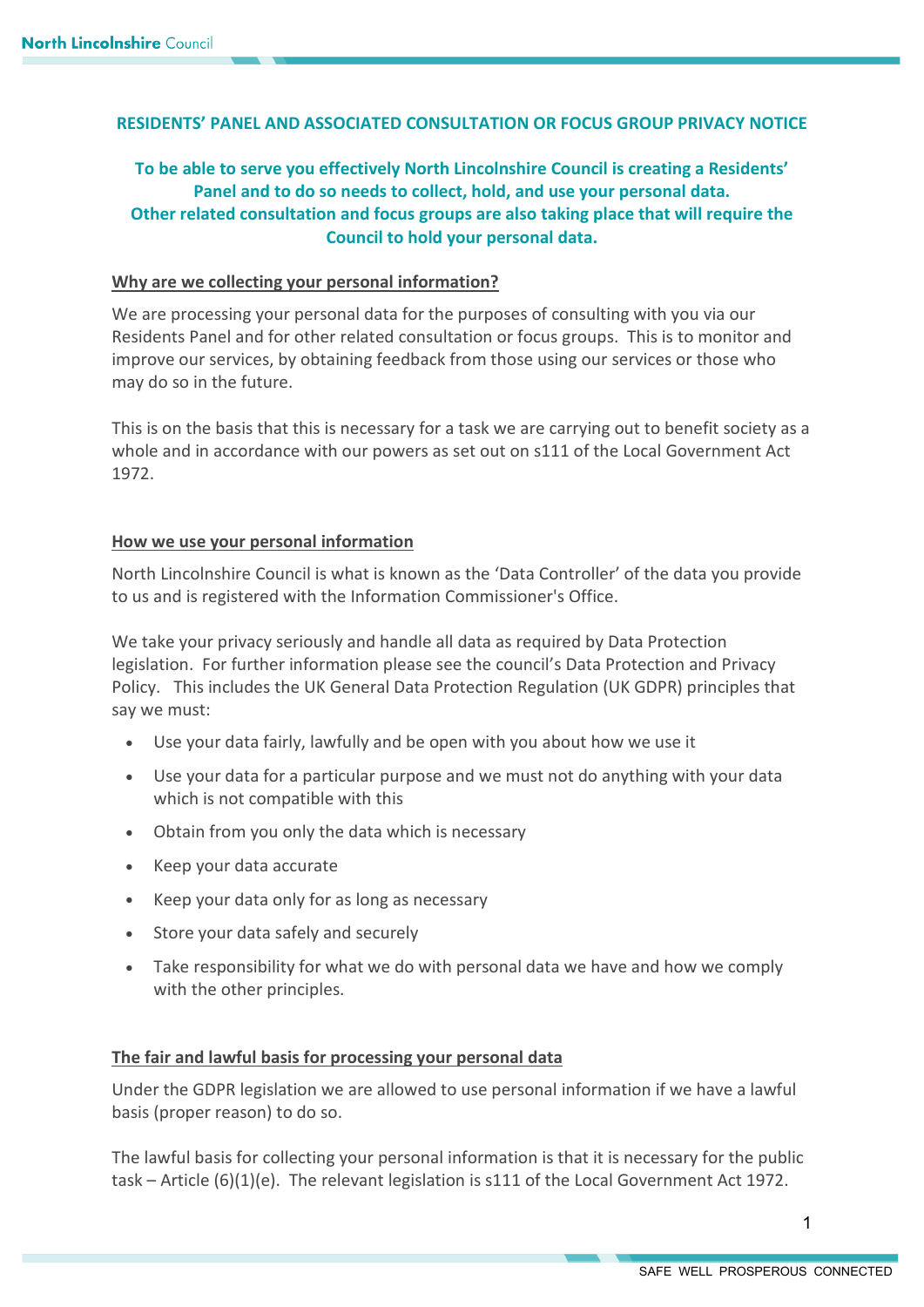The lawful basis for collecting special category personal information is GDPR Article (9)(2)(j) where the data is necessary for archiving, research, or statistics purposes. Under the Data Protection Act 2018 the condition we are relying on is Part 1 of Schedule 1 of the DPA 2018 condition 4 relating to research.

## **Can I withdraw my consent?**

No, because we are not relying on consent to process your personal data but you can opt out of being part of the Residents Panel.

If at any point you would like to be removed from the North Lincolnshire Residents Panel, please contact us by emailing [residentspanel@northlincs.gov.uk](mailto:residentspanel@northlincs.gov.uk) or by calling 01724 297000.

## **What data do we collect?**

As part of being a member of the Residents' Panel or at the start of other related consultation or focus groups, we require certain personal information from you so we can contact you to send you the survey and give any updates regarding a panel refresh or about the consultation. For some consultation it will be necessary to give your name and contact details and this will be advised where this is the case.

Sometimes depending on the consultation where you are responding on behalf of an organisation you will be asked to provide your organisation name and contact details as part of the consultation, because this will inform the consultation.

We will only obtain sensitive special category personal information where this is necessary to enable us to ensure as many groups of individuals as possible are represented. An example of this type of information is that about your health or ethnicity.

The data we generally collect is listed below:

- Title
- Forename
- Surname
- Address
- Postcode
- Date of Birth
- Email Address (to contact you only as required in relation to your Panel membership)
- Contact number (to contact you only as required in relation to your Panel membership)
- Preferred method of communication
- Sex

 $\mathfrak{p}$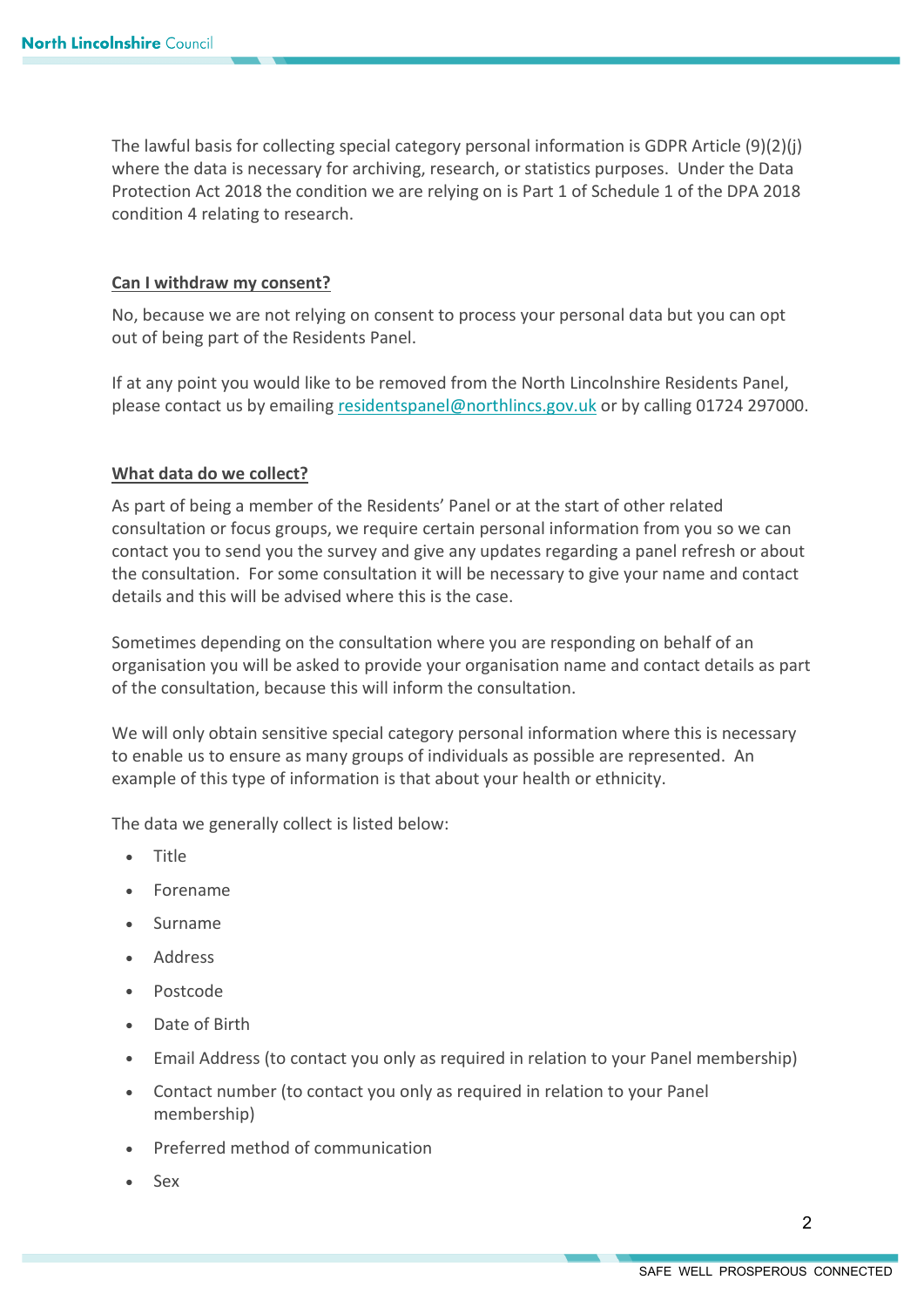- Gender Identity
- **Ethnicity**
- Sexual orientation
- Religion
- Health/Disability (only with your consent)
- Employment status
- Household make up

The information you provide in response to our surveys or consultation will not be linked to your personal information in any way and will be anonymous in any final reports. The council will only ever publish results to surveys and consultation in an anonymous manner.

Where the council engages third party organisations to analyse data relating to the Residents Panel or other related consultation on its behalf personal data will be deleted by the third party organisation as soon as the final report is produced and returned to the council.

The council may retain personal data where this is necessary for the survey or consultation.

#### **Who might we share your personal information with?**

Your data will only be stored on a single, secure database managed by North Lincolnshire Council. We may share your personal information with other teams in North Lincolnshire Council, but only where you have highlighted a particular concern that would require action; however we would only share the information that was necessary for this purpose.

We will not share your information outside the council unless the law allows or requires us to. For further information on this see our Data Protection and Privacy page on our website or contact the Information Governance Team using the contact details provided below.

We will not transfer your personal data to any countries outside of the United Kingdom without ensuring that necessary safeguards are in place unless the law requires us to.

#### **The Organisations acting on our behalf to process your personal data**

Third party organisations will at times be contracted to carry out demographic and other analysis.

#### **Retaining your details and your personal data**

If you are part of the North Lincolnshire Residents' Panel your contact details will be held for a minimum period of three years from the date you join it.